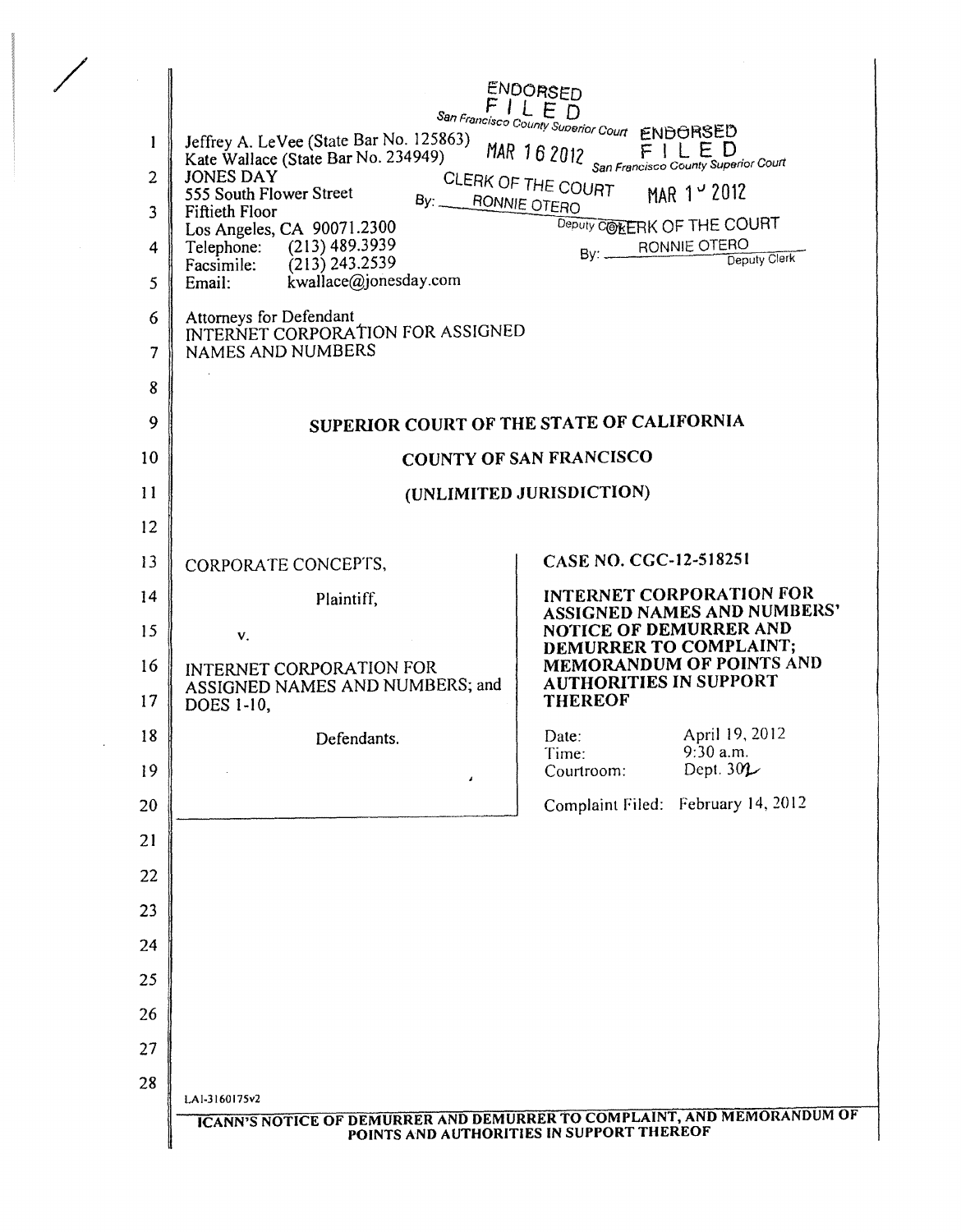| 1              | TO THE COURT, ALL PARTIES, AND THEIR ATTORNEYS OF RECORD:                                                                   |  |  |
|----------------|-----------------------------------------------------------------------------------------------------------------------------|--|--|
| $\overline{2}$ | PLEASE TAKE NOTICE THAT, on April 19, 2012, at 9:30 a.m., or as soon thereafter                                             |  |  |
| $\mathfrak{Z}$ | as counsel may be heard, in Department 301 of the above-entitled Court, located at 400                                      |  |  |
| $\overline{4}$ | McAllister Street, San Francisco, California, 94102, Defendant Internet Corporation for Assigned                            |  |  |
| 5              | Names and Numbers will and hereby does generally demur to the Complaint of Plaintiff                                        |  |  |
| 6              | Corporate Concepts.                                                                                                         |  |  |
| $\overline{7}$ | The Demurrer is made pursuant to Code of Civil Procedure section 430.10, subdivision (e)                                    |  |  |
| $\bf 8$        | on the grounds that the allegations contained in Corporate Concepts' Breach of Written Contract                             |  |  |
| 9              | claim (First Cause of Action), Breach of Implied Contract claim (Second Cause of Action),                                   |  |  |
| 10             | Goods and Services Rendered claim (Third Cause of Action) and Negligent Misrepresentation                                   |  |  |
| 11             | claim (Fourth Cause of Action) fail to state facts sufficient to constitute causes of action.                               |  |  |
| 12             | This Demurrer is based on this Notice of Demurrer, the attached Demurrer, the attached                                      |  |  |
| 13             | Memorandum of Points and Authorities in support thereof, all records and proceedings in this                                |  |  |
| 14             | action, and on such other and further matter as may be presented to the Court in connection with                            |  |  |
| 15             | the hearing on this Demurrer.                                                                                               |  |  |
| 16             | <b>JONES DAY</b><br>Dated: March 16, 2012                                                                                   |  |  |
| 17             |                                                                                                                             |  |  |
| 18             | 11 - 1 ballace<br>By:<br>Kate Wallace                                                                                       |  |  |
| 19             | Attorneys for Defendant                                                                                                     |  |  |
| 20             | <b>INTERNET CORPORATION FOR</b><br>ASSIGNED NAMES AND NUMBERS                                                               |  |  |
| 21             |                                                                                                                             |  |  |
| 22             |                                                                                                                             |  |  |
| 23             |                                                                                                                             |  |  |
| 24             |                                                                                                                             |  |  |
| 25             |                                                                                                                             |  |  |
| 26             |                                                                                                                             |  |  |
| 27             |                                                                                                                             |  |  |
| 28             | LAI-3160175v2                                                                                                               |  |  |
|                | <b>ICANN'S NOTICE OF DEMURRER AND DEMURRER TO COMPLAINT, AND MEMORANDUM OF</b><br>POINTS AND AUTHORITIES IN SUPPORT THEREOF |  |  |

 $\label{eq:2.1} \begin{split} \frac{1}{\sqrt{2\pi}}\frac{1}{\sqrt{2\pi}}\frac{1}{\sqrt{2\pi}}\frac{1}{\sqrt{2\pi}}\frac{1}{\sqrt{2\pi}}\frac{1}{\sqrt{2\pi}}\frac{1}{\sqrt{2\pi}}\frac{1}{\sqrt{2\pi}}\frac{1}{\sqrt{2\pi}}\frac{1}{\sqrt{2\pi}}\frac{1}{\sqrt{2\pi}}\frac{1}{\sqrt{2\pi}}\frac{1}{\sqrt{2\pi}}\frac{1}{\sqrt{2\pi}}\frac{1}{\sqrt{2\pi}}\frac{1}{\sqrt{2\pi}}\frac{1}{\sqrt{2\pi}}\frac$ 

 $\langle \rangle$ 

∥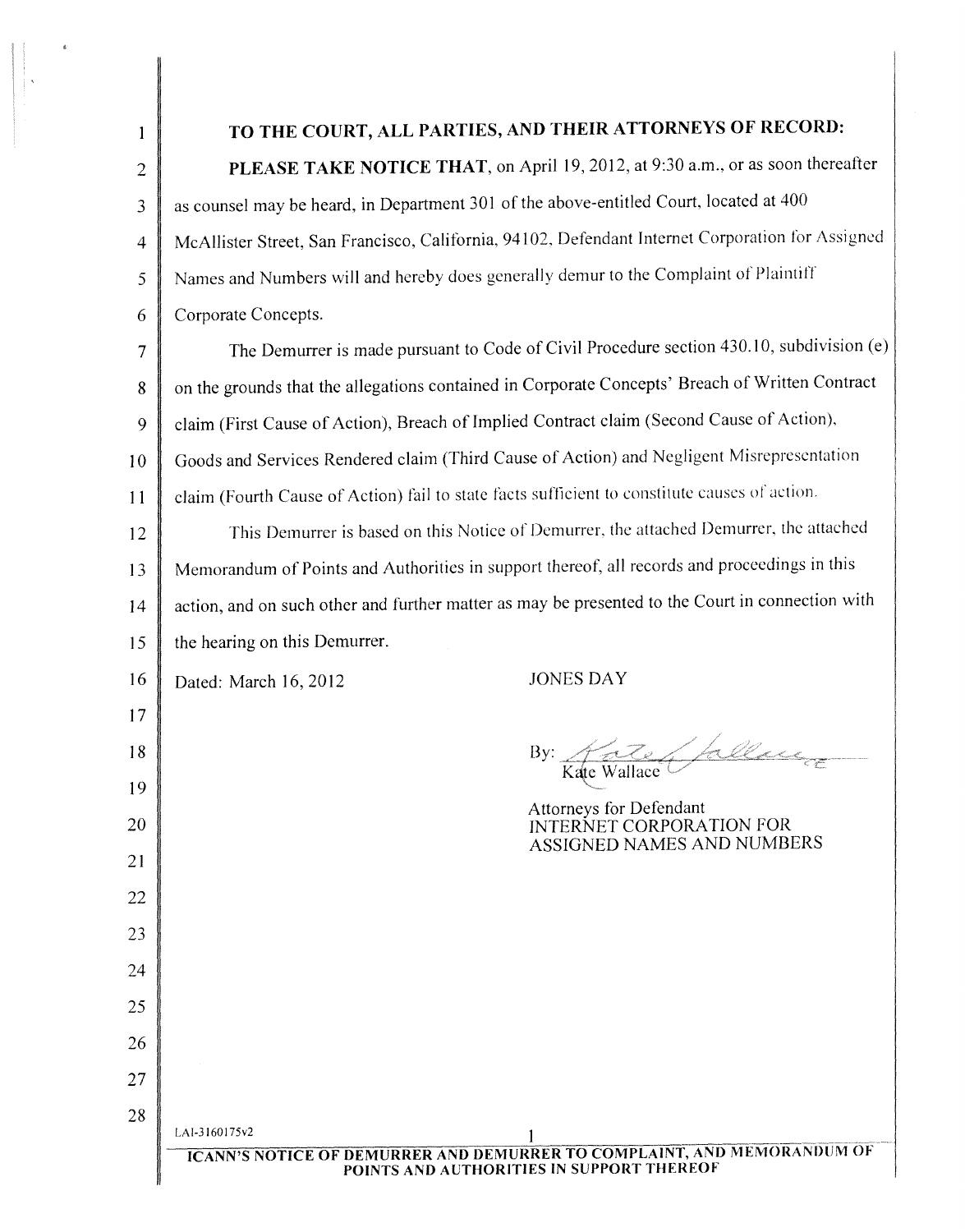| <b>DEMURRER</b>                                                                                                                              |  |
|----------------------------------------------------------------------------------------------------------------------------------------------|--|
| Defendant Internet Corporation for Assigned Names and Numbers ("ICANN") hereby                                                               |  |
| demurs to Plaintiff Corporate Concepts' ("Plaintiff") Complaint on each of the following                                                     |  |
| grounds:                                                                                                                                     |  |
| DEMURRER TO THE FIRST CAUSE OF ACTION                                                                                                        |  |
| Plaintiff's purported First Cause of Action, alleging a breach of written contract<br>1.                                                     |  |
| fails to state facts sufficient to constitute a cause of action against Defendant ICANN, pursuant to                                         |  |
| California Code of Civil Procedure section 430.10, subdivision (e).                                                                          |  |
| DEMURRER TO THE SECOND CAUSE OF ACTION                                                                                                       |  |
| Plaintiff's purported Second Cause of Action, alleging a breach of implied contract<br>2.                                                    |  |
| fails to state facts sufficient to constitute a cause of action against Defendant ICANN, pursuant to                                         |  |
| California Code of Civil Procedure section 430.10, subdivision (e).                                                                          |  |
| DEMURRER TO THE THIRD CAUSE OF ACTION                                                                                                        |  |
| Plaintiff's purported Third Cause of Action, alleging goods and services rendered<br>3.                                                      |  |
| fails to state facts sufficient to constitute a cause of action against Defendant ICANN, pursuant to                                         |  |
| California Code of Civil Procedure section 430.10, subdivision (e).                                                                          |  |
| DEMURRER TO THE FOURTH CAUSE OF ACTION                                                                                                       |  |
| Plaintiff's purported Fourth Cause of Action, alleging negligent misrepresentation<br>4.                                                     |  |
| fails to state facts sufficient to constitute a cause of action against Defendant ICANN, pursuant to                                         |  |
| California Code of Civil Procedure section 430.10, subdivision (e).                                                                          |  |
| WHEREFORE, Defendant ICANN prays that its Demurrer to the First through Fourth                                                               |  |
| Causes of Action in Plaintiff's Complaint, and each of them, be sustained without leave to amend.                                            |  |
| <b>JONES DAY</b><br>Dated: March 16, 2012                                                                                                    |  |
|                                                                                                                                              |  |
| By: Kate Wallace                                                                                                                             |  |
|                                                                                                                                              |  |
| Attorneys for Defendant<br>INTERNET CORPORATION FOR<br><b>ASSIGNED NAMES AND NUMBERS</b>                                                     |  |
| LAI-3160175v2<br><b>ICANN'S NOTICE OF DEMURRER AND DEMURRER TO COMPLAINT, AND MEMORANDUM OF</b><br>POINTS AND AUTHORITIES IN SUPPORT THEREOF |  |
|                                                                                                                                              |  |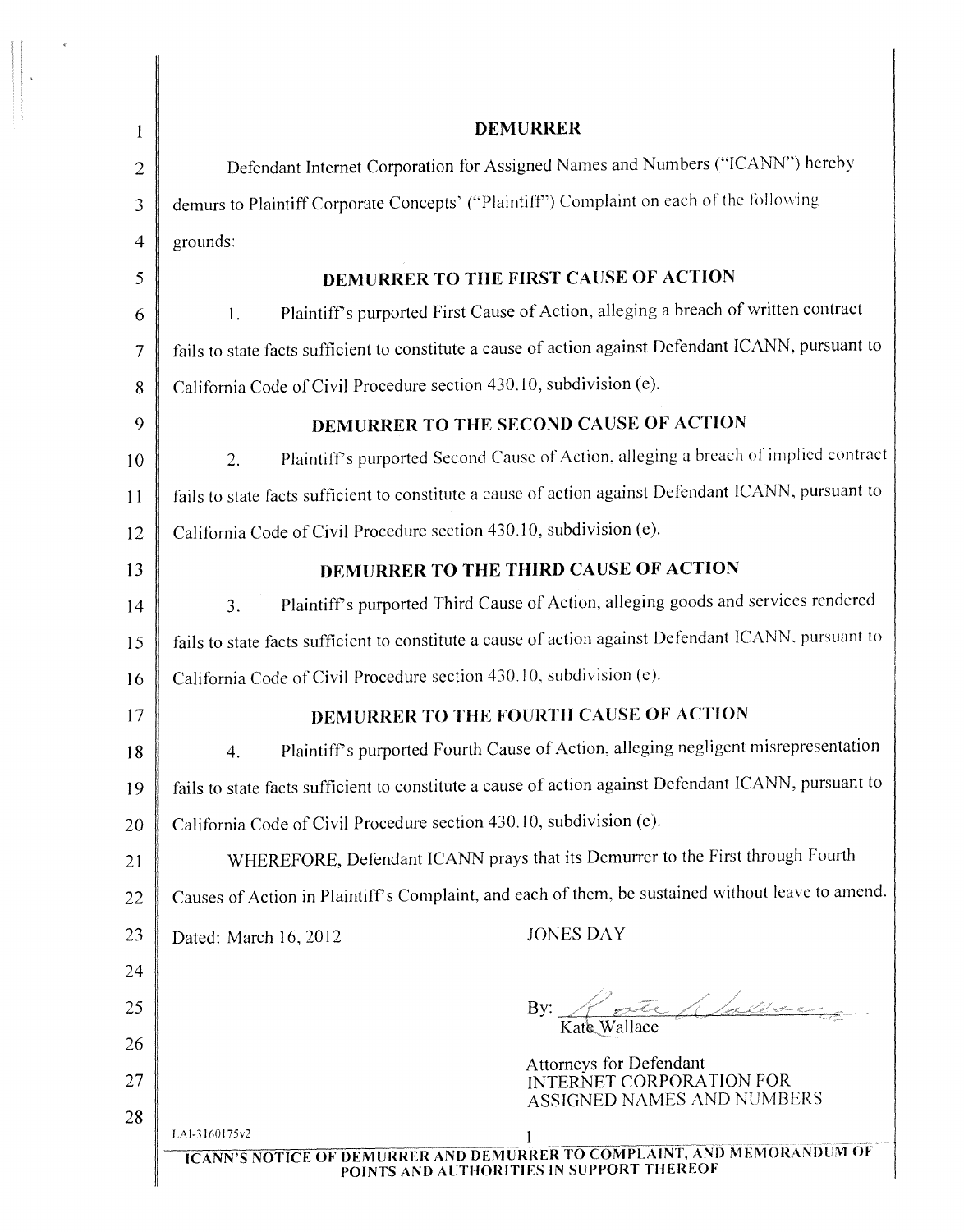| 1              | <b>TABLE OF CONTENTS</b>                  |                  |                                                                                                                                                       |      |
|----------------|-------------------------------------------|------------------|-------------------------------------------------------------------------------------------------------------------------------------------------------|------|
| $\overline{c}$ |                                           |                  |                                                                                                                                                       | Page |
| 3              | $\mathbf{I}$ .                            |                  |                                                                                                                                                       |      |
| $\overline{4}$ | II.                                       |                  |                                                                                                                                                       |      |
|                | III.                                      |                  |                                                                                                                                                       |      |
| 5              | IV.                                       |                  |                                                                                                                                                       |      |
| 6<br>7         |                                           | A.               | Because The Complaint Is Devoid Of Any Facts To Substantiate Plaintiff's<br>Bare Legal Conclusion That Ms. Roger Was ICANN's "Agent," Each Of         |      |
| 8              |                                           | B.               | Plaintiff's First and Second Causes Of Action For Breach Of Contract Fail<br>As A Matter Of Law Because The December 4, 2010 Email Is Too             |      |
| 9<br>10        |                                           | $\overline{C}$ . | Plaintiff's Third Cause Of Action For Goods And Services Rendered Falls                                                                               |      |
| 11             |                                           | D.               | Plaintiff's Fourth Cause Of Action For Negligent Misrepresentation Fails<br>Because Plaintiff Has Not Sufficiently Alleged "Justifiable Reliance."  8 |      |
| 12             |                                           | E.               | Plaintiff's Complaint Should Be Dismissed Without Leave To Amend9                                                                                     |      |
| 13             | V.                                        |                  |                                                                                                                                                       |      |
|                |                                           |                  |                                                                                                                                                       |      |
| 14             |                                           |                  |                                                                                                                                                       |      |
| 15             |                                           |                  |                                                                                                                                                       |      |
| 16             |                                           |                  |                                                                                                                                                       |      |
| 17             |                                           |                  |                                                                                                                                                       |      |
| 18             |                                           |                  |                                                                                                                                                       |      |
| 19             |                                           |                  |                                                                                                                                                       |      |
|                |                                           |                  |                                                                                                                                                       |      |
| 20             |                                           |                  |                                                                                                                                                       |      |
| 21             |                                           |                  |                                                                                                                                                       |      |
| 22             |                                           |                  |                                                                                                                                                       |      |
| 23             |                                           |                  |                                                                                                                                                       |      |
| 24             |                                           |                  |                                                                                                                                                       |      |
|                |                                           |                  |                                                                                                                                                       |      |
| 25             |                                           |                  |                                                                                                                                                       |      |
| 26             |                                           |                  |                                                                                                                                                       |      |
| 27             |                                           |                  |                                                                                                                                                       |      |
| 28             |                                           |                  |                                                                                                                                                       |      |
|                | LAI-3160175v2                             |                  | ICANN'S NOTICE OF DEMURRER AND DEMURRER TO COMPLAINT, AND MEMORANDUM OF                                                                               |      |
|                | POINTS AND AUTHORITIES IN SUPPORT THEREOF |                  |                                                                                                                                                       |      |

 $\vec{q}$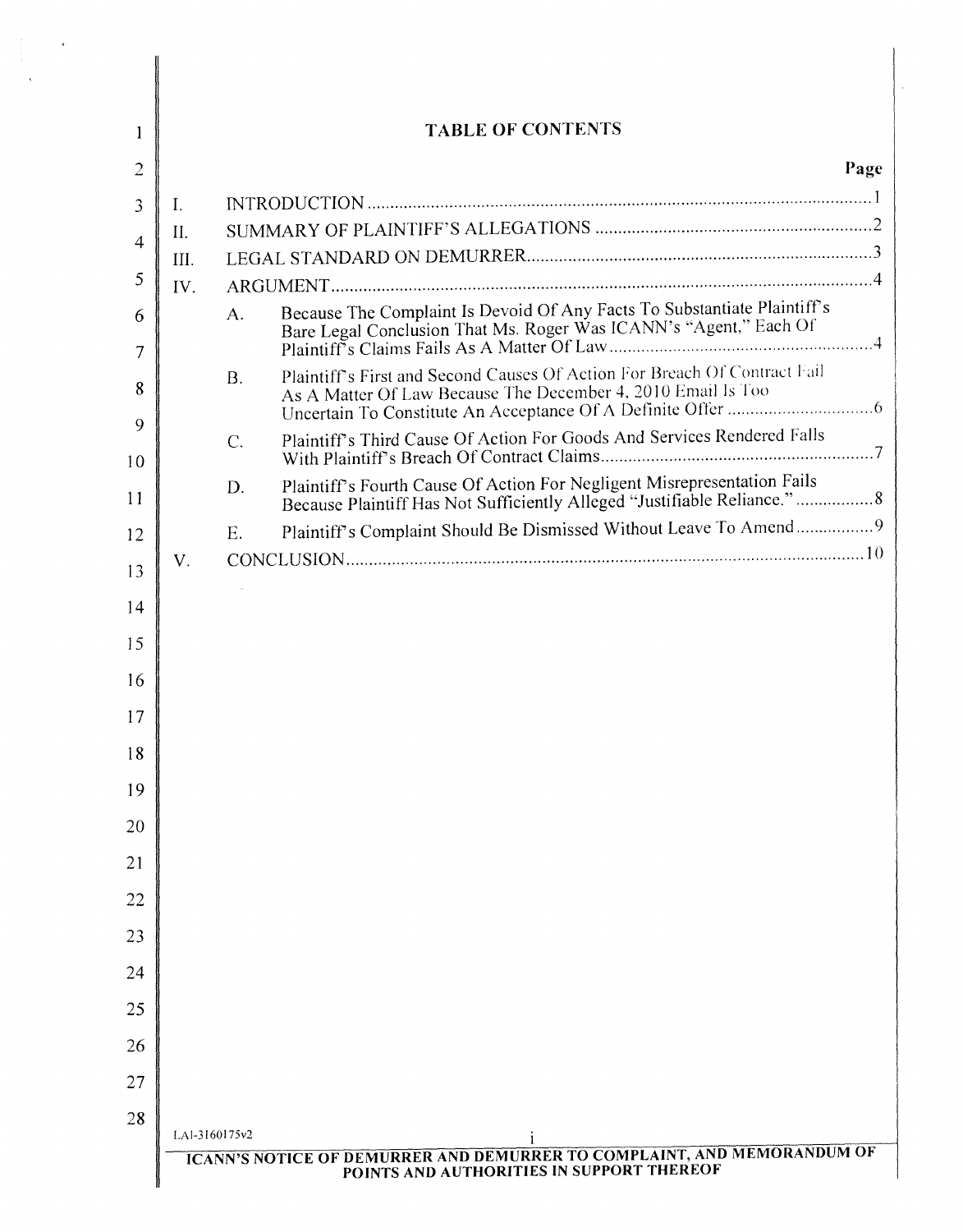| 1              | <b>TABLE OF AUTHORITIES</b>                                                                                                                                   |
|----------------|---------------------------------------------------------------------------------------------------------------------------------------------------------------|
| $\overline{2}$ | Page                                                                                                                                                          |
| 3              | <b>CASES</b>                                                                                                                                                  |
| 4              | Agosta v. Astor                                                                                                                                               |
| 5              |                                                                                                                                                               |
| 6              | Apollo Capital Fund, LLC v. Roth Capital Partners, LLC                                                                                                        |
| 7<br>8         | Barnett v. Fireman's Fund Insurance Co.                                                                                                                       |
| 9<br>10        | Blank v. Kirwan                                                                                                                                               |
| 11             | Howell v. Courtesy Chevrolet, Inc.                                                                                                                            |
| 12<br>13       | India Paint & Lacquer Co. v. United Steel Products Corp.                                                                                                      |
| 14<br>15       | Kaplan v. Coldwell Banker Residential Affiliates, Inc.                                                                                                        |
| 16             | Lindsay-Field v. Friendly                                                                                                                                     |
| 17<br>18       | McBride v. Boughton                                                                                                                                           |
| 19<br>20       | McMurry v. Pacific Ready-Cut Homes, Inc.                                                                                                                      |
| 21             | Paratore v. Scharetg                                                                                                                                          |
| 22<br>23       | Schmidt v. Foundation Health                                                                                                                                  |
| 24             | Taxpayers for Improving Pub. Safety v. Schwarzenegger                                                                                                         |
| 25<br>26       | Vaillette v. Fireman's Fund Insurance Co.                                                                                                                     |
| 27<br>28       | Weddington Productions, Inc. v. Flick                                                                                                                         |
|                | LAI-3160175v2<br>$\mathbf{11}$<br><b>ICANN'S NOTICE OF DEMURRER AND DEMURRER TO COMPLAINT, AND MEMORANDUM OF</b><br>POINTS AND AUTHORITIES IN SUPPORT THEREOF |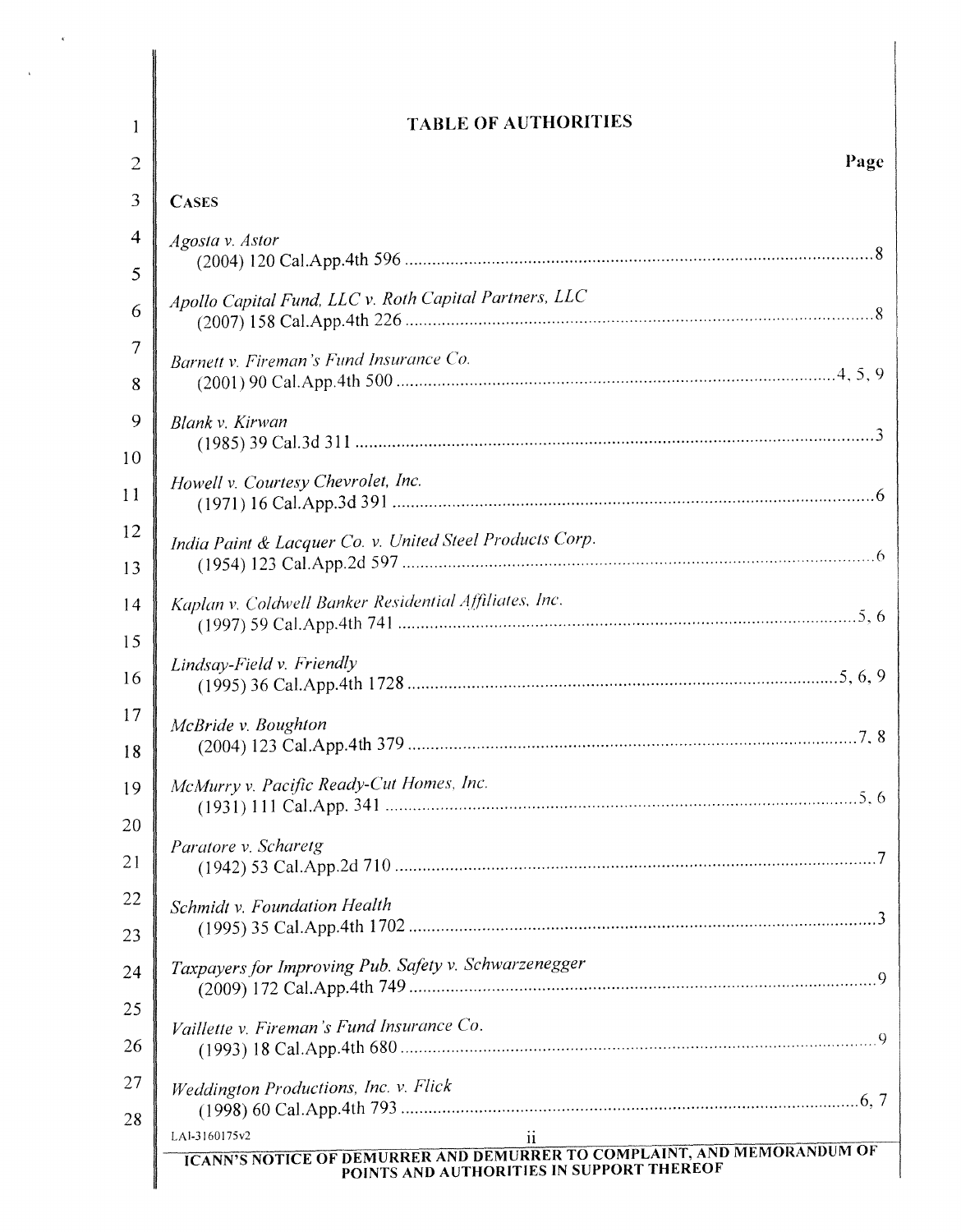| 1                   | <b>TABLE OF AUTHORITIES</b>                                                                                                                  |
|---------------------|----------------------------------------------------------------------------------------------------------------------------------------------|
| $\overline{2}$      | (continued)<br>Page                                                                                                                          |
| 3                   | Zumbrun v. Univ. of Southern Cal.                                                                                                            |
| $\overline{4}$<br>5 | <b>STATUTES</b>                                                                                                                              |
| 6                   |                                                                                                                                              |
| $\overline{7}$      |                                                                                                                                              |
| 8                   |                                                                                                                                              |
| 9                   |                                                                                                                                              |
| 10                  |                                                                                                                                              |
| 11                  |                                                                                                                                              |
| 12                  | <b>OTHER AUTHORITIES</b>                                                                                                                     |
| 13                  |                                                                                                                                              |
| 14                  |                                                                                                                                              |
| 15                  |                                                                                                                                              |
| 16                  |                                                                                                                                              |
| 17                  |                                                                                                                                              |
| 18                  |                                                                                                                                              |
| 19                  |                                                                                                                                              |
| 20                  |                                                                                                                                              |
| 21                  |                                                                                                                                              |
| 22                  |                                                                                                                                              |
| 23                  |                                                                                                                                              |
| 24                  |                                                                                                                                              |
| 25                  |                                                                                                                                              |
| 26                  |                                                                                                                                              |
| 27                  |                                                                                                                                              |
| 28                  | LAI-3160175v2<br>iii<br>ICANN'S NOTICE OF DEMURRER AND DEMURRER TO COMPLAINT, AND MEMORANDUM OF<br>POINTS AND AUTHORITIES IN SUPPORT THEREOF |

 $\bar{\tilde{z}}$ 

 $\ddot{\phantom{a}}$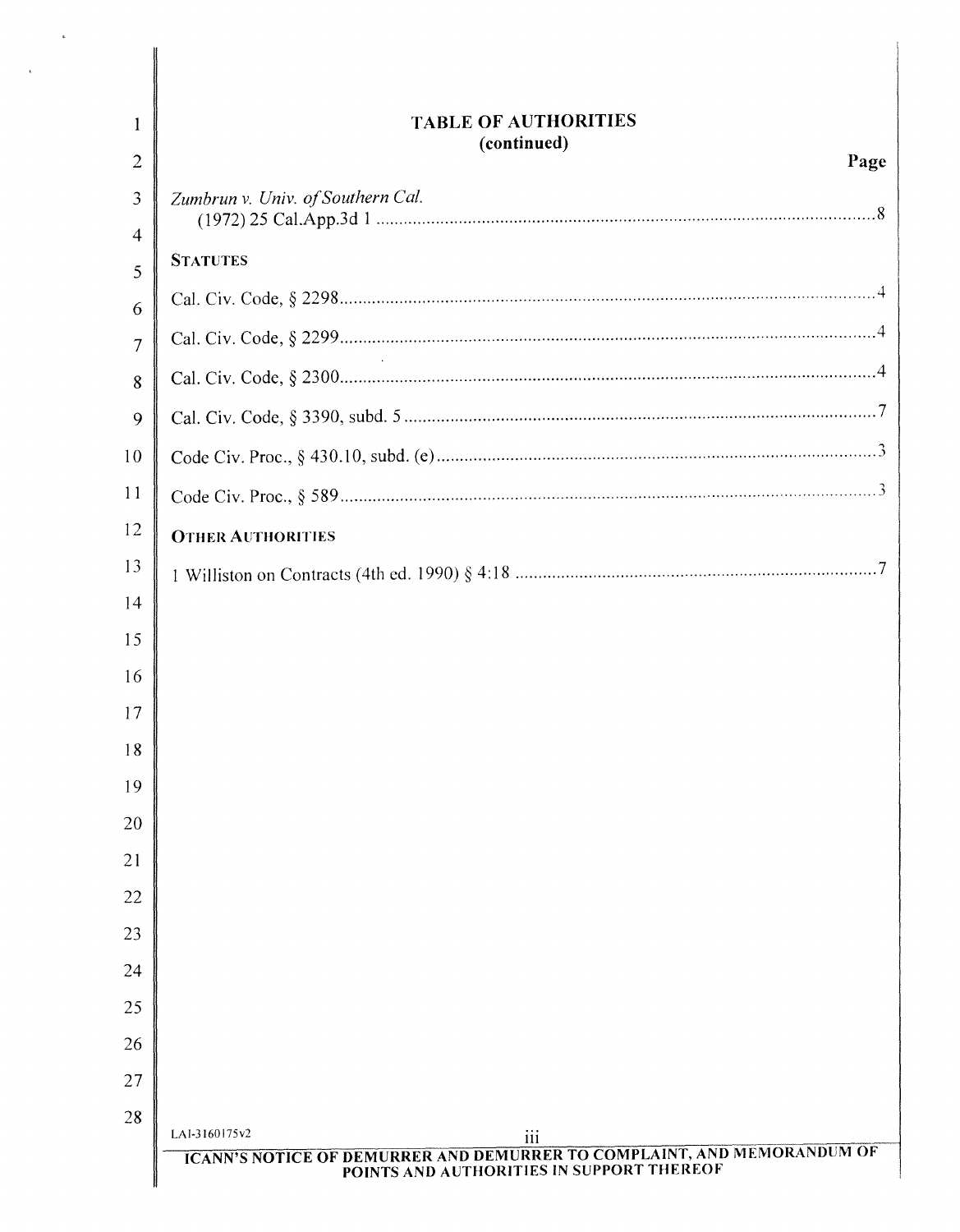## MEMORANDUM OF POINTS AND AUTHORITIES

#### INTRODUCTION I. 2

1

3

4

5

6

7

8

communications it had with a third party representing a separate organization-not ICANN. ICANN. ICANN therefore requests that this Court sustain its demurrer without leave to amend. Specifically, Corporate Concepts' ("Plaintiff') lawsuit against Defendant Internet There are no facts alleged-nor can they be---establishing that the third party was ICANN's ICANN did not enter into a contract with Corporate Concepts. Corporate Concepts has agent. Absent an agency relationship, no facts can support a breach of contract claim against not and cannot allege otherwise. Corporate Concepts tries to create a "contract" out of a series of

9 10 11 Corporation for Assigned Names and Numbers ("ICANN") for breach of contract and associated causes of action is premised entirely on Plaintiff's alleged communications not with ICANN, but 12 13 with ICANN's purported agent. Plaintiff, however, does not allege any facts supporting the existence of an agency relationship. Indeed, the Complaint is devoid of any allegation even 14 arguably suggesting that ICANN, the alleged principal, undertook any conduct or made any 15 representations to Plaintiff that would reasonably cause Plaintiff to believe that ICANN had 16 authorized this "agent" to contract on ICANN's behalf. This is fatal to each of Plaintiff's claims. 17 18 Without intentional or negligent conduct by the alleged principal creating a reasonable belief in the minds ofthird persons that an agency relationship exists, no such relationship can exist. 19 Plaintiffs entire Complaint should be dismissed on this ground alone.

20 21 22 23 24 25 26 Second, the so-called "contract" upon which Plaintiff has sued is nothing more than a vague and uncertain email from ICANN's purported "agent" to Plaintiff (lCANN was not copied on the communication) that fails to identify the essential terms of the ·'contract." There is no articulation of what services would be provided or the cost for such services. The performance promised by Plaintiff in this so-called "contract" is not articulated, and the supposed "contract" does not set out any obligations agreed to by any party. The email itself, therefore, is not a valid contract and Plaintiff's First and Second Causes of Action should be dismissed on this separate  $27$  and independent ground.

28 Third, because Plaintiff's Third Cause of Action, a common count for goods and services LAI-3160175v2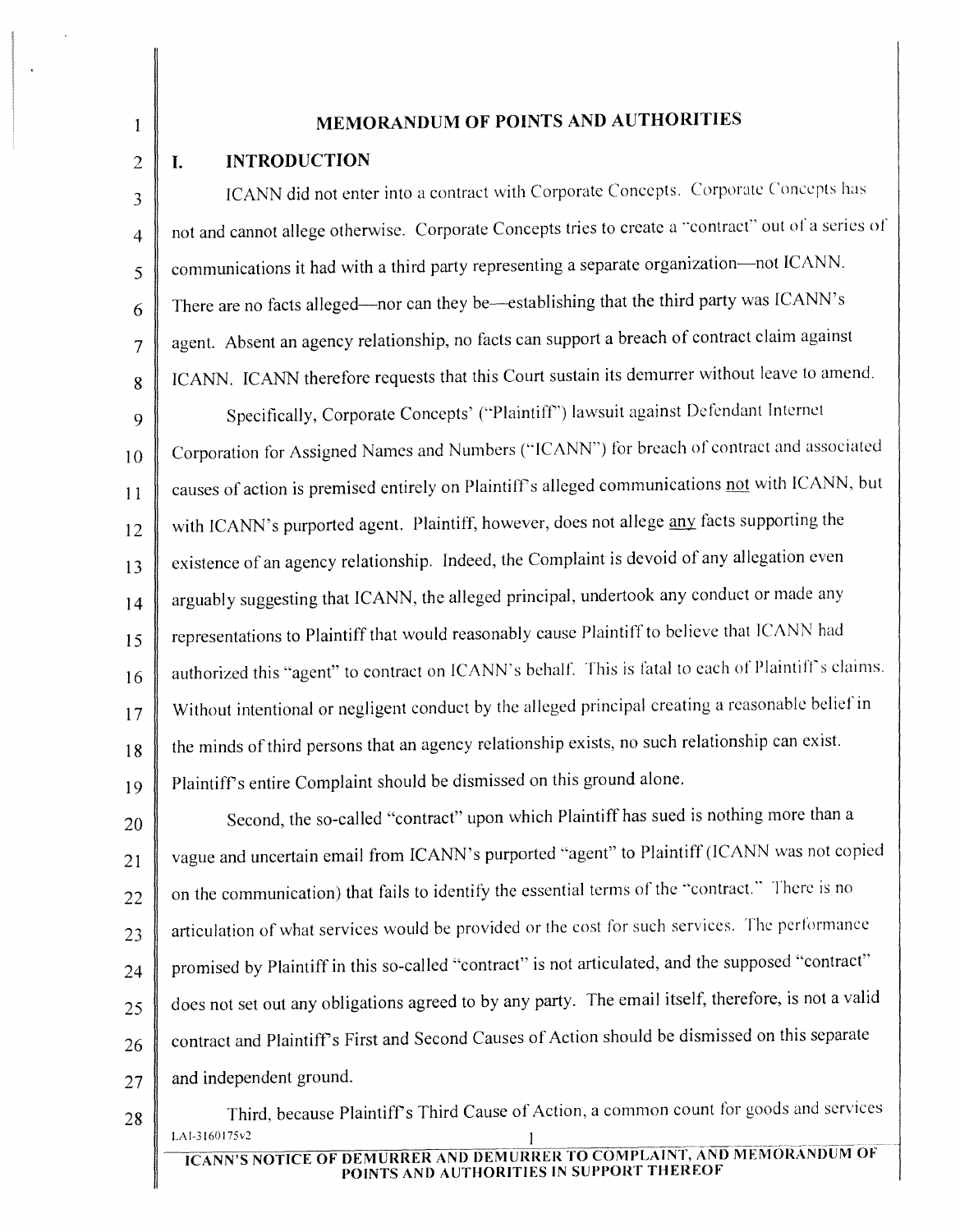1 | rendered, is premised on the same facts and seeks the same recovery demanded in Plaintiff's 2 breach of contract claims, it must be dismissed for the same reasons the contract claims fail. 3 Finally, Plaintiff's Fourth Cause of Action for negligent misrepresentation must be 4 dismissed because Plaintiff has not alleged facts sufficient to establish that Plaintiff's reliance on 5 | ICANN's "agent's" alleged representations was justified, as there was no representation or  $6 \parallel$  conduct by ICANN confirming this agent's authority to act on ICANN's behalf. 7 ICANN respectfully requests that Plaintiff's entire Complaint be dismissed with prejudice. 8 | II. SUMMARY OF PLAINTIFF'S ALLEGATIONS 9 Plaintiff is in the business of planning and executing corporate events. (Compl.,  $\parallel 6$ .) 10 Defendant ICANN is a not-for-profit public benefit corporation that administers certain features 11 of the Internet's domain name system pursuant to a series of agreements with the United States 12 Government. *(See id.* at 17.) On "information and belief," Plaintiff alleges that ICANN relies on 13 organizations called Internet Societies ("ISOCs"), including the San Francisco Bay Internet 14 Society ("SF Bay ISOC"), to plan and organize local events for ICANN. *(Ibid.)* 15 On November 21, 2010, Ms. Annalisa Roger, the Vice Chair of the SF Bay ISOC, 16 contacted Plaintiff and allegedly identified herself as ICANN's "agent." *(Id.* at 18.) Ms. Roger 17 | purportedly told Plaintiff that ICANN had asked her to plan a gala event in connection with 18 | ICANN's annual meeting, to be held in San Francisco, California from March 12-17, 2011. 19 *(Ibid.)* 20 Upon a purported request by Ms. Roger, Plaintiff subsequently submitted to SF Bay ISOC 21 (through Ms. Roger) three budgets for three different proposed venues for the gala event, each 22 containing a "management fee" of \$40,000.00. *(Id.* at [9.) Plaintiff does not allege that Ms. 23 Roger, SF Bay ISOC or ICANN approved any of the three budgets submitted by Plaintiff. 24 Plaintiff alleges that Ms. Roger subsequently entered into a contract with Plaintiff on behalf of 25 | ICANN by email on December 4, 2010, in which "Ms. Roger stated that she had 'just finished a 26 meeting with ICANN' in which ICANN and Ms. Roger had agreed to hire Corporate Concepts 27  $\parallel$  and to pay its management fee, with the choice of venue to be decided." *(Id.* at  $\parallel$  10; Ex. A to 28 Compl.) Plaintiff does not allege that ICANN was an author or recipient of the December 4, 2010 LAI-3160175v2

ICANN'S NOTICE OF DEMURRER AND DEMURRER TO COMPLAINT, AND MEMORANDUM OF POINTS AND AUTHORITIES IN SUPPORT THEREOF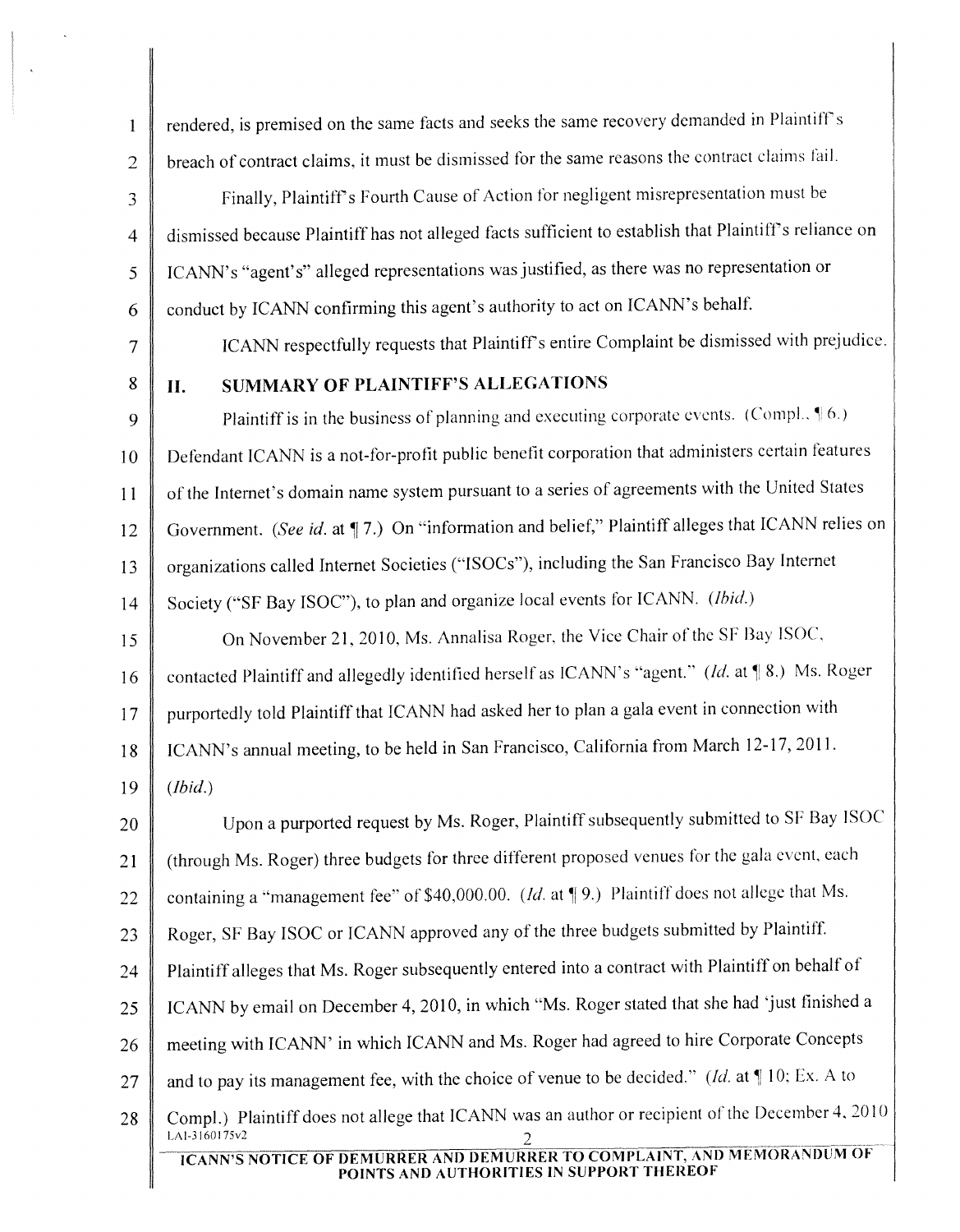1 email or that Plaintiff had any oral or written communication with ICANN—as opposed to Ms. 2 Roger, ICANN's purported agent—at any time prior to the formation of the alleged contract on 3 December 4, 2010.

4 On January 6, 2011, Plaintiffsummarized the terms to which ICANN had allegedly 5 agreed in a formal Letter of Agreement. (Compl., 17; Ex. B to Compl.) The Letter of 6 Agreement was sent to Ms. Roger at SF Bay ISOC, not ICANN, and was never executed by 7 either party. (Ex. B to Compl.) On January 11, 2011, Plaintiff allegedly forwarded to ICANN an 8 invoice in the amount of \$206,142.50; this was Plaintiff's first direct communication with 9 | ICANN. (Compl.,  $\P$  18.) The invoice indicated that it was "per [the] Letter of Agreement, dated 10 January 6, 2011." (Ex. B to CompI.)

11 Plaintiff alleges that, on February 4, 2011, ICANN informed Plaintiff that it had engaged 12 another company to plan the gala event and that Plaintiff's services were not required. (Compl., 13 | 120.) Plaintiff brings this lawsuit because ICANN has "refused to compensate Plaintiff for its 14 services, and has refused to pay the [\$40,000.00] non-refundable management fee under the 15 contract." *(Id.* at  $\P$  21.)

16 Based on the foregoing alleged conduct, Plaintiff asserts four causes of action against 17 ICANN: (1) breach of written contract; (2) breach of implied contract; (3) goods and services 18 rendered; and (4) negligent misrepresentation. Each of these claims fails as a matter of law, as 19 explained below.

# 20 **III.** LEGAL STANDARD ON DEMURRER

21 The function of a demurrer is to test the sufficiency of the allegations of the complaint. 22 (Code Civ. Proc., § 589; *Schmidt* v. *Foundation Health* (1995) 35 CaI.AppAth 1702, 1706.) A 23 demurrer is appropriate where the complaint "does not state facts sufficient to constitute a cause 24 of action." (Code Civ. Proc.,  $\S$  430.10, subd. (e).) A court is to "treat the demurrer as admitting 25 all material facts properly pleaded, but not contentions, deductions, or conclusions of fact or law." *26 (Blank* v. *Kirwan* (1985) 39 Ca1.3d 311, 318.)

- 27
- 28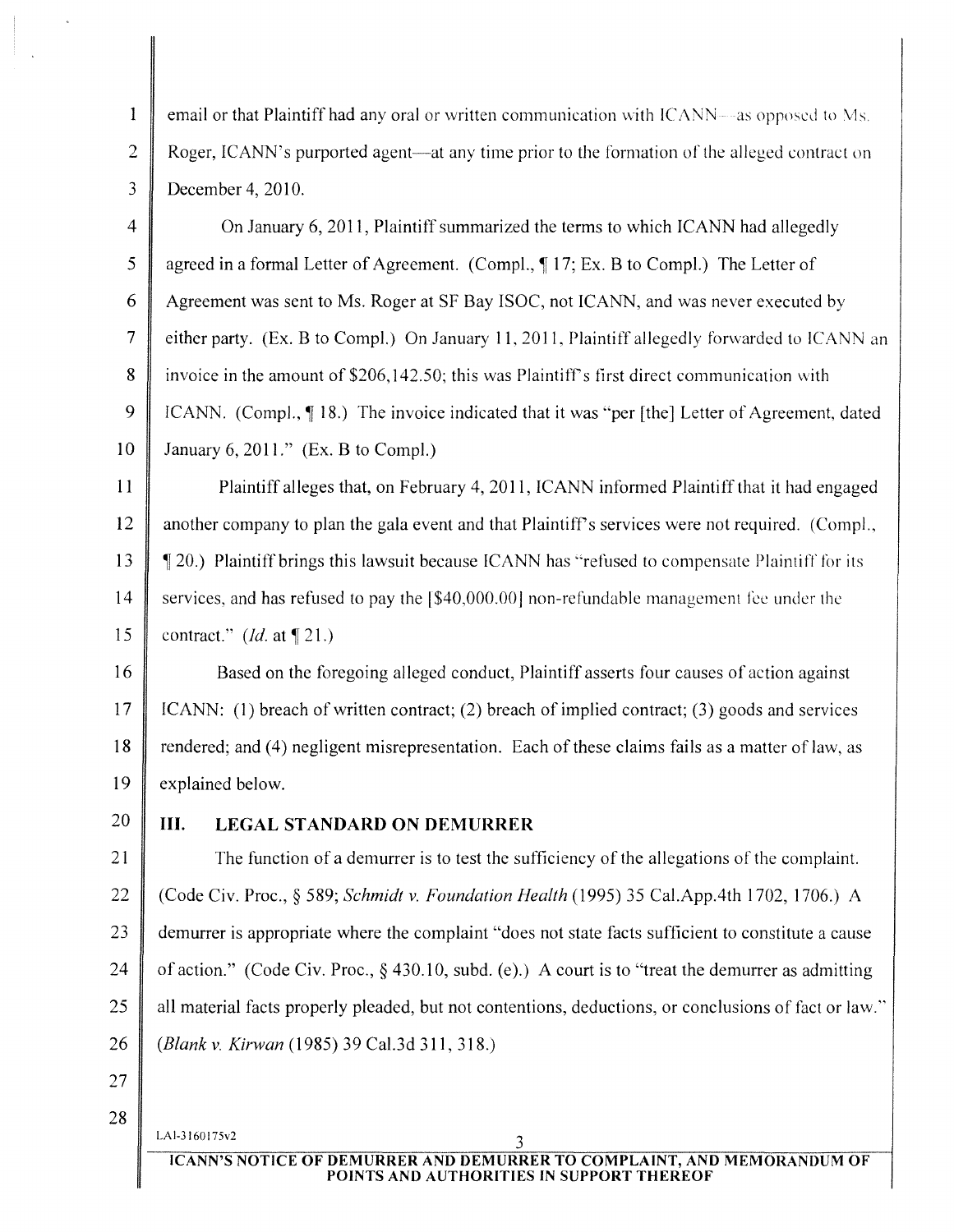### 1 IV. ARGUMENT IV.

2 3

# A. Because The Complaint Is Devoid Of Any Facts To Substantiate Plaintiff's Bare Legal Conclusion That Ms. Roger Was ICANN's "Agent," Each Of Plaintiff's Claims Fails As A Matter Of Law.

 $4 \parallel$  Each of Plaintiff's claims is premised on Plaintiff's conclusory allegation that 5 Ms. Roger—who is the Vice Chair of SF Bay ISOC and not an ICANN employee—entered into a 6 contract with Plaintiff as ICANN's "agent." (Compl.,  $\parallel$  7.) The incurable problem faced by 7 Plaintiff, however, is that ICANN never authorized Ms. Roger or SF Bay ISOC to contract on its 8 behalf and never undertook any conduct toward Plaintiff that would reasonably cause Plaintiff to 9 believe that Ms. Roger or SF Bay ISOC was so authorized. This is made clear by the complete 10 dearth of facts in the Complaint linking ICANN to Ms. Roger or SF Bay ISOC. Instead, Plaintiff 11 asserts only the legal conclusion ("[o]n information and belief," Compl., \| 7), wholly 12 unsubstantiated by a single fact, that ICANN relies on SF Bay ISOC to act "as ICANN's agent to 13 plan and organiz[e] local events." *(Ibid.)* Case law could not be clearer: The court does not 14 assume the truth of such conclusions on demurrer. *(Barnett v. Fireman's Fund Insurance Co.*) 15 (2001) 90 Cal.App.4th 500, 505.)

16 An agency is either actual or ostensible. (Cal. Civ. Code,  $\S$  2298.) An agency is actual 17 when the agent is really employed by the principal. (Cal. Civ. Code,  $\S$  2299.) An agency is 18 ostensible when the principal intentionally, or by want of ordinary care, causes a third person to 19 believe another to be his agent, but is not really employed by him. (Cal. Civ. Code, § 2300.)

**First, Plaintiff alleges no facts suggesting that Ms. Roger or any SF Bay ISOC**  representative were employed or engaged by ICANN in any manner sufficient to give rise to an 22 actual agency relationship.<sup>1</sup> Second, any attempt by Plaintiff to plead an ostensible agency relationship likewise fails because an ostensible agency cannot be established by the representations or conduct of the purported agent; the statements or acts of the principal must be such as to cause the third party to reasonably believe the agency existed. Specifically, to prevail on an ostensible agency theory, a plaintiff must establish three elements:

27

<sup>28</sup>  $<sup>1</sup>$  To the contrary, Plaintiff alleges that Ms. Roger was the Vice Chair of the SF Bay ISOC.</sup>  $(Compl., \P 8.)$  $\hat{L}$ 41-3160175v $^{\circ}$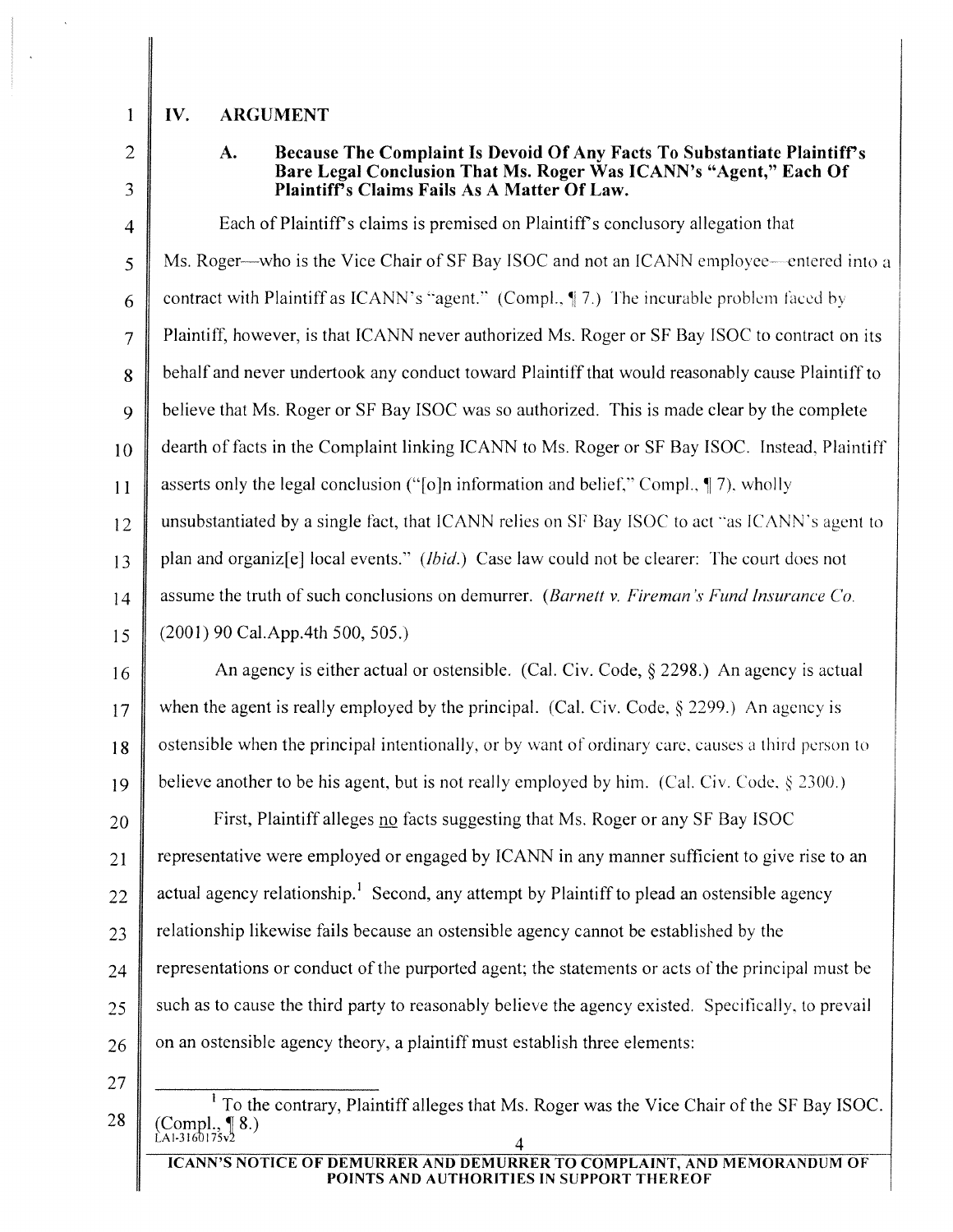| $\mathbf{1}$        | 1. The third party (here, Plaintiff) must have had a reasonable belief in the agent's                                                                                                                                                                                                         |  |  |
|---------------------|-----------------------------------------------------------------------------------------------------------------------------------------------------------------------------------------------------------------------------------------------------------------------------------------------|--|--|
| $\overline{2}$      | authority;                                                                                                                                                                                                                                                                                    |  |  |
| 3                   | That belief must be generated by some act or negligence of the principal (here,<br>2.<br>ICANN); and                                                                                                                                                                                          |  |  |
| $\overline{4}$<br>5 | The third party (here, Plaintiff) must be non-negligent in relying on the agent's<br>3.<br>apparent authority.                                                                                                                                                                                |  |  |
| 6                   | (Kaplan v. Coldwell Banker Residential Affiliates, Inc. (1997) 59 Cal.App.4th 741, 747)                                                                                                                                                                                                       |  |  |
| $\tau$              | Notably, in proving the second element, California courts are clear that "[o] stensible                                                                                                                                                                                                       |  |  |
| 8                   | authority of an agent cannot be based on the agent's conduct alone; there must be evidence of                                                                                                                                                                                                 |  |  |
| 9                   | conduct by the principal which causes a third party reasonably to believe the agent has authority."                                                                                                                                                                                           |  |  |
| 10                  | (Lindsay-Field v. Friendly (1995) 36 Cal.App.4th 1728, 1734; see also Kaplan, supra,                                                                                                                                                                                                          |  |  |
| 11                  | 59 Cal.App.4th at p. 747 ["The ostensible authority of an agent cannot be based solely upon the                                                                                                                                                                                               |  |  |
| 12                  | agent's conduct."]; McMurry v. Pacific Ready-Cut Homes, Inc. (1931) 111 Cal.App. 341, 343                                                                                                                                                                                                     |  |  |
| 13                  | ["To state the same requirements in different terms and in reverse order, there must be some                                                                                                                                                                                                  |  |  |
| 14                  | intentional conduct or neglect on the part of the alleged principal creating a belief in the minds of                                                                                                                                                                                         |  |  |
| 15                  | third persons that an agency exists, and a reasonable reliance thereon by such third persons.".)                                                                                                                                                                                              |  |  |
| 16                  | Plaintiff does not allege that ICANN, the purported principal, undertook any conduct or                                                                                                                                                                                                       |  |  |
| 17                  | made any representations to Plaintiff that would reasonably cause Plaintiff to believe that ICANN                                                                                                                                                                                             |  |  |
| 18                  | had authorized Ms. Roger or SF Bay ISOC to contract on its behalf. <sup>2</sup> All Plaintiff alleges is that                                                                                                                                                                                 |  |  |
| 19                  | the purported agent Ms. Roger—not ICANN—made statements to Plaintiff that Plaintiff believed                                                                                                                                                                                                  |  |  |
| 20                  | showed a valid agency relationship. (Compl., ¶ 8 ["Annalisa Roger of SFBayISOC contacted                                                                                                                                                                                                      |  |  |
| 21                  | Ms. Tonneson of Corporate Concepts, identifying herself as an agent of ICANN "], emphasis                                                                                                                                                                                                     |  |  |
| 22                  | added; <i>id.</i> ["Ms. Roger told Ms. Tonneson ICANN had designated her to plan a gala event"],                                                                                                                                                                                              |  |  |
| 23                  | emphasis added; 19 ["At Ms. Roger's request, Corporate Concepts submitted three estimated                                                                                                                                                                                                     |  |  |
| 24                  | budgets."], emphasis added; [10] ["On December 4, 2010, Ms. Roger accepted Corporate                                                                                                                                                                                                          |  |  |
| 25                  | Concepts' bid on behalf of ICANN by email. Ms. Roger stated that she had 'just finished a                                                                                                                                                                                                     |  |  |
| 26                  |                                                                                                                                                                                                                                                                                               |  |  |
| 27                  | $2$ As noted, while Plaintiff alleges "[o]n information and belief" that ICANN relies on SF<br>Bay ISOC to act "as ICANN's agent to plan and organiz[e] local events" (Compl., 17), Plaintiff<br>cannot overcome demurrer by pleading bare legal conclusions wholly unsubstantiated by facts. |  |  |
| 28                  | (Barnett v. Fireman's Fund Insurance Co. (2001) 90 Cal. App. 4th 500, 505.)<br>LAI-3160175v2                                                                                                                                                                                                  |  |  |

 $\bar{\mathcal{A}}$ 

ICANN'S NOTICE OF DEMURRER AND DEMURRER TO COMPLAINT, AND MEMORANDUM OF POINTS AND AUTHORITIES IN SUPPORT THEREOF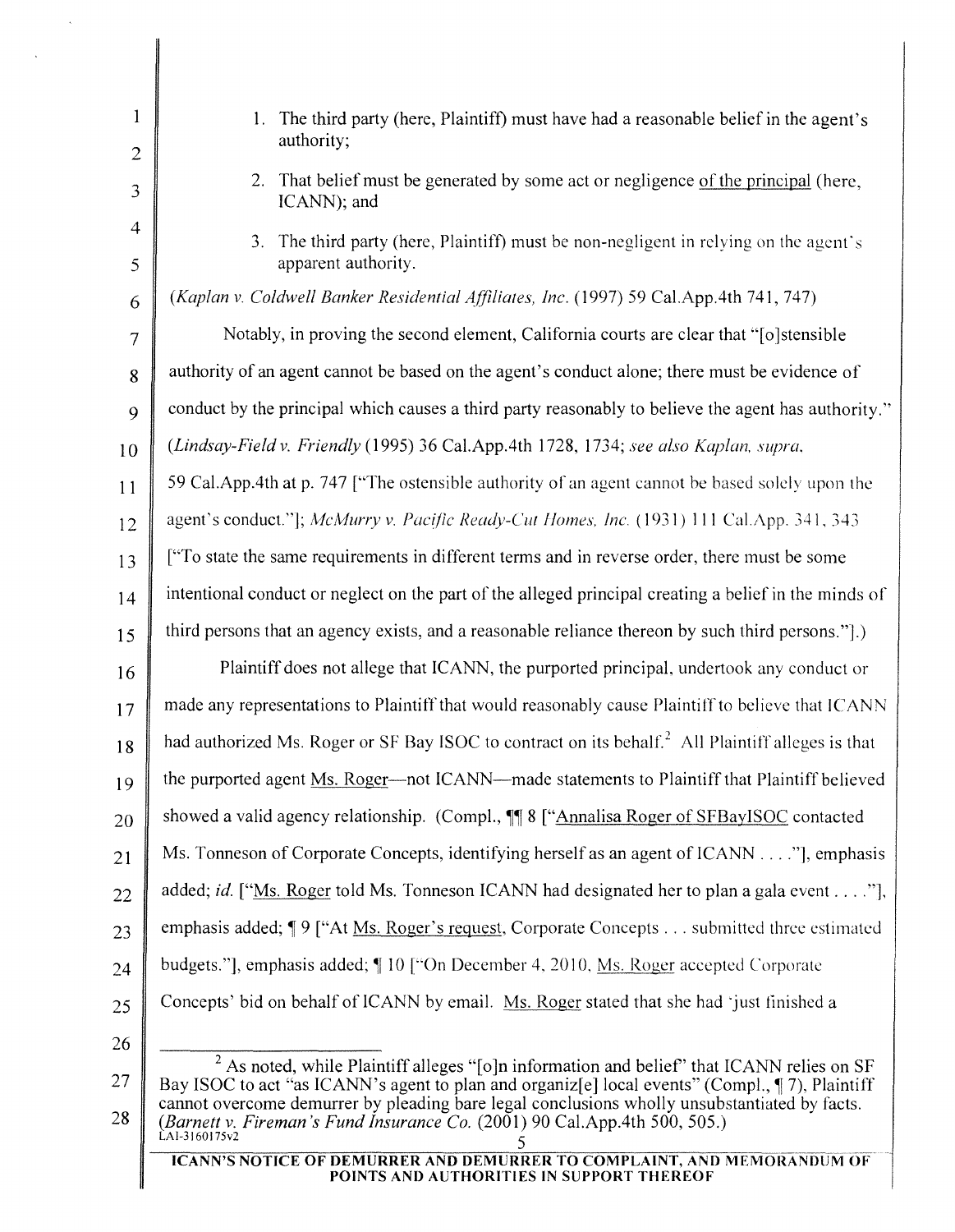| $\mathbf{1}$   | meeting with ICANN' in which ICANN and Ms. Roger had agreed to hire Corporate Concepts                                                                                                                                    |  |  |
|----------------|---------------------------------------------------------------------------------------------------------------------------------------------------------------------------------------------------------------------------|--|--|
| $\overline{2}$ | "], emphasis added.)                                                                                                                                                                                                      |  |  |
| 3              | But representations by the agent are not sufficient, as the law is clear that statements made                                                                                                                             |  |  |
| $\overline{4}$ | by the purported agent cannot establish an ostensible agency. (Kaplan, supra, 59 Cal.App.4th at                                                                                                                           |  |  |
| 5              | p. 747; Lindsay-Field, supra, 36 Cal.App.4th at p. 1734; see also McMurry, supra, 111 Cal.App.                                                                                                                            |  |  |
| 6              | at p. 343 ["T] he third person must believe that the agent possessed the authority assumed, and []                                                                                                                        |  |  |
| 7              | this belief must have arisen by reason of the acts and declaration of the principal, recognizing the                                                                                                                      |  |  |
| 8              | authority of the agent in similar previous transactions."]; cf. Howell v. Courtesy Chevrolet, Inc.                                                                                                                        |  |  |
| 9              | (1971) 16 Cal.App.3d 391, 401 ["The declarations of an agent are not admissible to prove the fact                                                                                                                         |  |  |
| 10             | of his agency or the extent of his power as such agent." $).$ <sup>3</sup>                                                                                                                                                |  |  |
| 11             | In short, Plaintiff cannot establish that its belief in the purported agency relationship was                                                                                                                             |  |  |
| 12             | generated by some act or negligence of ICANN. Plaintiff therefore cannot establish that either                                                                                                                            |  |  |
| 13             | Ms. Roger or SF Bay ISOC was ICANN's ostensible agent as a matter of law. Accordingly,                                                                                                                                    |  |  |
| 14             | ICANN's demurrer to every single cause of action should be sustained, without leave to amend.                                                                                                                             |  |  |
| 15<br>16       | <b>B.</b><br>Plaintiff's First and Second Causes Of Action For Breach Of Contract Fail As<br>A Matter Of Law Because The December 4, 2010 Email Is Too Uncertain To<br>Constitute An Acceptance Of A Definite Offer.      |  |  |
| 17             | Even had ICANN authorized Ms. Roger or SF Bay ISOC to contract with Plaintiff on                                                                                                                                          |  |  |
| 18             | ICANN's behalf (which it did not), the December 4, 2010 email from Ms. Roger to Plaintiff does                                                                                                                            |  |  |
| 19             | not constitute a valid contract. (See Ex. A to Compl.) A valid contract requires an offer,                                                                                                                                |  |  |
| 20             | acceptance and consideration. An offer must be sufficiently definite, or must call for such                                                                                                                               |  |  |
| 21             | definite terms in the acceptance, that the performance promised is reasonably certain.                                                                                                                                    |  |  |
| 22             | ( <i>Weddington Productions, Inc. v. Flick</i> (1998) 60 Cal.App.4th 793, 811-812 ["A proposal                                                                                                                            |  |  |
| 23             | "cannot be accepted so as to form a contract unless the terms of the contract are reasonably                                                                                                                              |  |  |
| 24             | certain. The terms of a contract are reasonably certain if they provide a basis for determining                                                                                                                           |  |  |
| 25             | the existence of a breach and for giving an appropriate remedy.", citation omitted.) "If, by                                                                                                                              |  |  |
| 26             |                                                                                                                                                                                                                           |  |  |
| 27             | <sup>3</sup> Moreover, the fact that Plaintiff forwarded ICANN an (unsolicited) invoice on January<br>6, 2011 does not, absent further evidence of an agreement, establish the existence of an agency                     |  |  |
| 28             | relationship or a contract. (India Paint & Lacquer Co. v. United Steel Products Corp. (1954) 123<br>Cal.App.2d 597, 607 ["The prevailing rule is that an invoice, standing alone, is not a contract."].)<br>LAI-3160175v2 |  |  |
|                | ICANN'S NOTICE OF DEMURRER AND DEMURRER TO COMPLAINT, AND MEMORANDUM OF<br>POINTS AND AUTHORITIES IN SUPPORT THEREOF                                                                                                      |  |  |

 $\sim$   $\epsilon$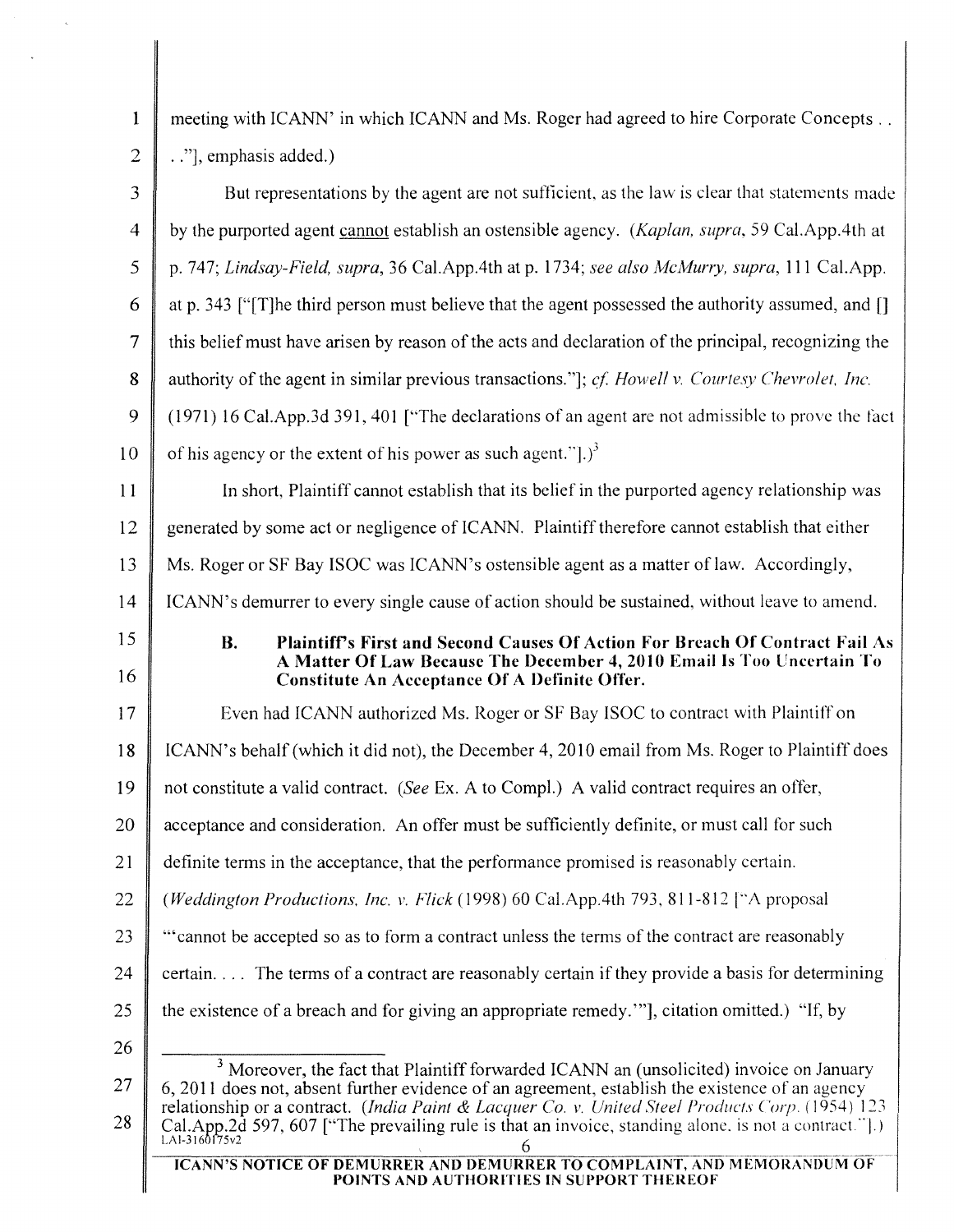| parties have agreed to, and hence does not make possible a determination of whether those agreed<br>obligations have been breached, there is no contract." <i>(Ibid. (quoting 1 Williston on Contracts</i> )<br>(4th ed. 1990) § 4:18, p. 414 ["'It is a necessary requirement that an agreement, in order to be<br>binding, must be sufficiently definite to enable the courts to give it an exact meaning.""]); see |
|-----------------------------------------------------------------------------------------------------------------------------------------------------------------------------------------------------------------------------------------------------------------------------------------------------------------------------------------------------------------------------------------------------------------------|
|                                                                                                                                                                                                                                                                                                                                                                                                                       |
|                                                                                                                                                                                                                                                                                                                                                                                                                       |
|                                                                                                                                                                                                                                                                                                                                                                                                                       |
|                                                                                                                                                                                                                                                                                                                                                                                                                       |
| also Cal. Civ. Code, § 3390, subd. 5 [a contract is not specifically enforceable unless the terms                                                                                                                                                                                                                                                                                                                     |
| are "sufficiently certain to make the precise act which is to be done clearly ascertainable.".)                                                                                                                                                                                                                                                                                                                       |
| Putting aside the fact that ICANN was not even copied on the December 4, 2010 email                                                                                                                                                                                                                                                                                                                                   |
| from Ms. Roger to Plaintiff, $4$ the email itself is too uncertain to constitute an acceptance of a                                                                                                                                                                                                                                                                                                                   |
| definite offer. Indeed, it is impossible to discern the elements of the contract. There is no                                                                                                                                                                                                                                                                                                                         |
| articulation of what services would be provided or the cost for such services. The performance                                                                                                                                                                                                                                                                                                                        |
| promised by Plaintiff in this so-called "contract" is not articulated, and the supposed "contract"                                                                                                                                                                                                                                                                                                                    |
| does not provide a basis for determining what obligations the parties have agreed to. The email                                                                                                                                                                                                                                                                                                                       |
| itself, therefore, is not a valid contract and Plaintiff's First and Second Causes of Action must be                                                                                                                                                                                                                                                                                                                  |
|                                                                                                                                                                                                                                                                                                                                                                                                                       |
| Plaintiff's Third Cause Of Action For Goods And Services Rendered Falls                                                                                                                                                                                                                                                                                                                                               |
|                                                                                                                                                                                                                                                                                                                                                                                                                       |
| Plaintiff's third cause of action is framed as a common count for goods and services                                                                                                                                                                                                                                                                                                                                  |
|                                                                                                                                                                                                                                                                                                                                                                                                                       |
| rendered. (Compl., $\P$ 35-38.) "A common count is not a specific cause of action, however;                                                                                                                                                                                                                                                                                                                           |
| rather, it is a simplified form of pleading normally used to aver the existence of various forms of                                                                                                                                                                                                                                                                                                                   |
| monetary indebtedness" (McBride v. Boughton (2004) 123 Cal.App.4th 379, 394-395,                                                                                                                                                                                                                                                                                                                                      |
| citation omitted.) When a common count is used as an alternative way of seeking the same                                                                                                                                                                                                                                                                                                                              |
| $4$ Nor did ICANN (or Ms. Roger or any other representative of SF Bay ISOC) sign the<br>January 6, 2011 formal Letter of Agreement, which allegedly summarized the terms to which                                                                                                                                                                                                                                     |
|                                                                                                                                                                                                                                                                                                                                                                                                                       |
| $5$ Moreover, Ms. Roger was clear in her December 4, 2010 email that her ability to host<br>the gala was contingent upon the SF Bay ISOC's ability to raise the funds needed to cover the                                                                                                                                                                                                                             |
| event, thus constituting a condition precedent to Ms. Roger executing any "contract" with<br>Corporate Concepts. (See Ex. A to Compl. [Ms. Roger's expressly stated that she "still [has] the                                                                                                                                                                                                                         |
| challenge of sponsorship to confirm."].) Thus, even if the December 4, 2010 email could be<br>properly construed as a contract (which it cannot), it would not become binding until Ms. Roger                                                                                                                                                                                                                         |
| raised the funds sufficient to cover the event, which never happened. (Paratore v. Scharetg                                                                                                                                                                                                                                                                                                                           |
|                                                                                                                                                                                                                                                                                                                                                                                                                       |

 $\bar{u}$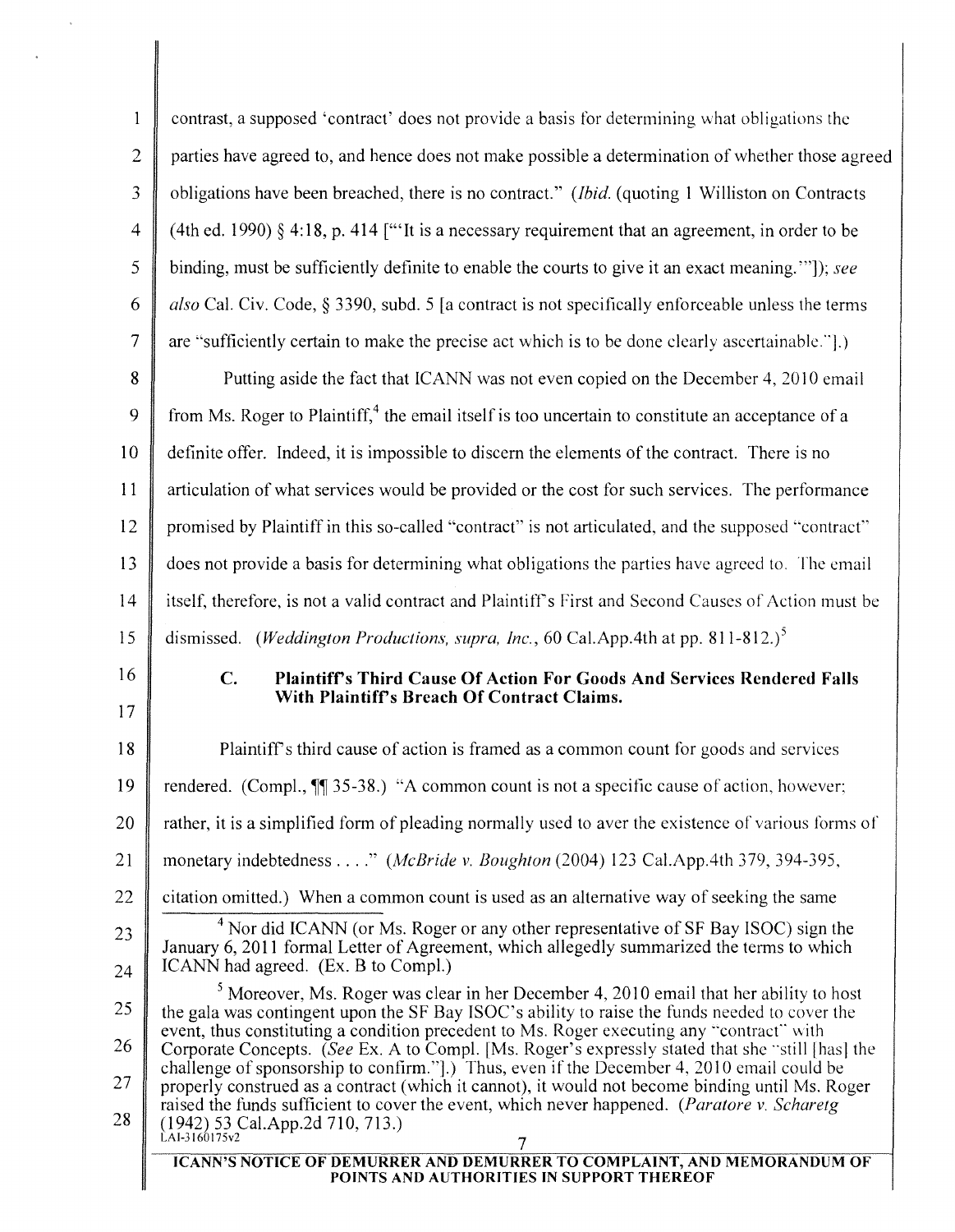| 1              | recovery demanded in a specific cause of action, and is based on the same facts, the common                          |  |  |
|----------------|----------------------------------------------------------------------------------------------------------------------|--|--|
| $\overline{2}$ | count is demurrable if the cause of action is demurrable. (Id.; see also Zumbrun v. Univ. of                         |  |  |
| 3              | Southern Cal. (1972) 25 Cal.App.3d 1, 14 ["[I]f plaintiff is not entitled to recover under one                       |  |  |
| $\overline{4}$ | count in a complaint wherein all the facts upon which his demand is based are specifically                           |  |  |
| 5              | pleaded, it is proper to sustain a demurrer to a common count set forth in the complaint, the                        |  |  |
| 6              | recovery under which is obviously based on the set of facts specifically pleaded in the other                        |  |  |
| 7              | $count."$ ].)                                                                                                        |  |  |
| 8              | Here, Plaintiff's claim for goods and services rendered is premised on the same facts and                            |  |  |
| 9              | seeks the same recovery demanded in Plaintiff's breach of contract claims. Thus, Plaintiff's                         |  |  |
| 10             | common count for goods and services rendered must fall with its first and second causes of                           |  |  |
| 11             | action. Dismissal is appropriate for the same reasons articulated above in Sections IV.A and                         |  |  |
| 12             | IV.B.                                                                                                                |  |  |
| 13             | Plaintiff's Fourth Cause Of Action For Negligent Misrepresentation Fails<br>D.                                       |  |  |
| 14             | Because Plaintiff Has Not Sufficiently Alleged "Justifiable Reliance."                                               |  |  |
| 15             | The elements of negligent misrepresentation are: (1) the misrepresentation of a past or                              |  |  |
| 16             | existing material fact; (2) without reasonable ground for believing it to be true; (3) with intent to                |  |  |
| 17             | induce another's reliance on the fact misrepresented; (4) justifiable reliance on the                                |  |  |
| 18             | misrepresentation; and (5) resulting damage. (Apollo Capital Fund, LLC v. Roth Capital                               |  |  |
| 19             | Partners, LLC (2007) 158 Cal.App.4th 226); Agosta v. Astor (2004) 120 Cal.App.4th 596, 603)                          |  |  |
| 20             | ["The tort of negligent misrepresentation does, of course, require proof of justifiable reliance                     |  |  |
| 21             | and resulting damage.".)                                                                                             |  |  |
| 22             | Here, Plaintiff's negligent misrepresentation claim fails because Plaintiff has not—and                              |  |  |
| 23             | cannot—allege facts sufficient to establish that Plaintiff's reliance on Ms. Roger's alleged                         |  |  |
| 24             | representations was justified. As explained above, ICANN never authorized Ms. Roger or SF                            |  |  |
| 25             | Bay ISOC to contract on its behalf (and there is no allegation to the contrary). Nor is ICANN                        |  |  |
| 26             | alleged to have undertaken any conduct toward Plaintiff that would reasonably cause Plaintiff to                     |  |  |
| 27             | believe that Ms. Roger or SF Bay ISOC were authorized to contract on ICANN's behalf. As                              |  |  |
| 28             | noted, all Plaintiff alleges is that Ms. Roger—not ICANN—made statements to Plaintiff that<br>LAI-3160175v2<br>8     |  |  |
|                | ICANN'S NOTICE OF DEMURRER AND DEMURRER TO COMPLAINT, AND MEMORANDUM OF<br>POINTS AND AUTHORITIES IN SUPPORT THEREOF |  |  |

 $\lambda$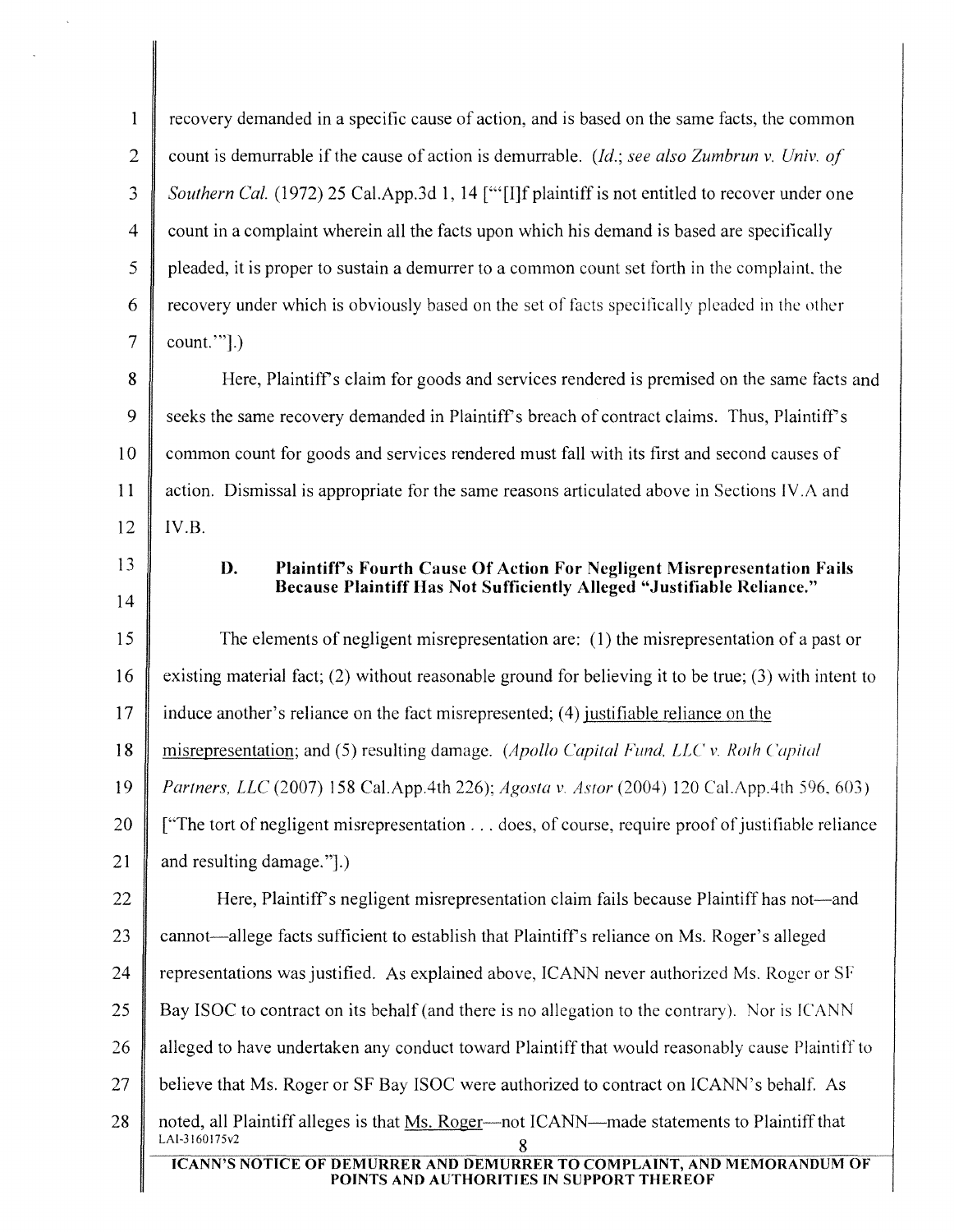1 Plaintiff believed showed a valid agency relationship. Absent any representation or conduct by 2 | ICANN confirming Ms. Roger or SF Bay ISOC's authority to act on ICANN's behalf, Plaintiff 3 could not reasonably or justifiably rely on Ms. Roger's purported statements. *(Lindsay-Field.*) *4 supra,* 36 Cal.App.4th at p. 1734 ["there must be evidence of conduct by the principal which  $5 \parallel$  causes a third party reasonably to believe the agent has authority". 6 Moreover, Ms. Roger's own statements to Plaintiff make it impossible for Plaintiff to now 7 claim that Plaintiffreasonably and justifiably relied on Ms. Roger's alleged statements that 8 ICANN had authorized her to plan ICANN's gala event. Specifically, Ms. Roger told Plaintiff in 9 her December 4, 2010 email that her (Ms. Roger's) ability to host the gala was contingent upon 10 the SF Bay ISOC's ability to raise the funds needed to cover the event. *(See* Ex. A to Compl. 11 [Ms. Roger's expressly stated that she "still [has] the challenge of sponsorship to confirm."'.) 12 Plaintiff therefore cannot reasonably assert that its reliance on Ms. Roger's purported 13 Fept essentation that she was acting as ICANN's agent was justified. 14 || Plaintiff's fourth cause of action for negligent misrepresentation therefore fails as well.<sup>6</sup> 15 E. Plaintiff's Complaint Should Be Dismissed Without Leave To Amend. 16 When a demurrer is sustained, leave to amend should be denied where the plaintiff cannot 17 make a sufficient offer of proof demonstrating that the complaint can be cured through a truthful 18 amendment. *(See Taxpayers(or Improving Pub. Safety v. Schwarzenegger* (2009) 172 19 Cal.AppAth 749, 781; *see also Vaillette v. Fireman's Fund Insurance Co.* (1993) 18 Cal.App.4th 20 680, 685 [leave to amend should not be granted when "in all probability, amendment would be 21 futile"].) 22 **Here, ICANN** did not undertake any conduct or make any representations to Plaintiff that 23 24 25 26 27 28  $6$  Plaintiff also concludes (albeit in passing) that ICANN "directly" made "knowing and/or reckless false and misleading statements about its intent to hire Plaintiff and pay Plaintiff for its work" (Compl., 40), but Plaintiff does not allege any facts supporting this conclusion. Indeed, the Complaint does not contain any facts supporting the notion that ICANN directly represented to Plaintiff that ICANN was interested in Plaintiff's services or that ICANN had authorized Ms. Roger or SF Bay ISOC to contract with Plaintiff on ICANN's behalf. The only allegation regarding an ICANN-to-Plaintiff communication was ICANN's statement to Plaintiff in February 2011 that ICANN was not interested in Plaintiff's services. (Compl., 1, 20.) Plaintiff's conclusory allegations need not be accepted as true and do not state a claim for negligent misrepresentation. *(Barnett, supra, 90 Cal.App.4th at p. 505.)* LAI-3160175v2 ICANN'S NOTICE OF DEMURRER AND DEMURRER TO COMPLAINT, AND MEMORANDUM OF POINTS AND AUTHORITIES IN SUPPORT THEREOF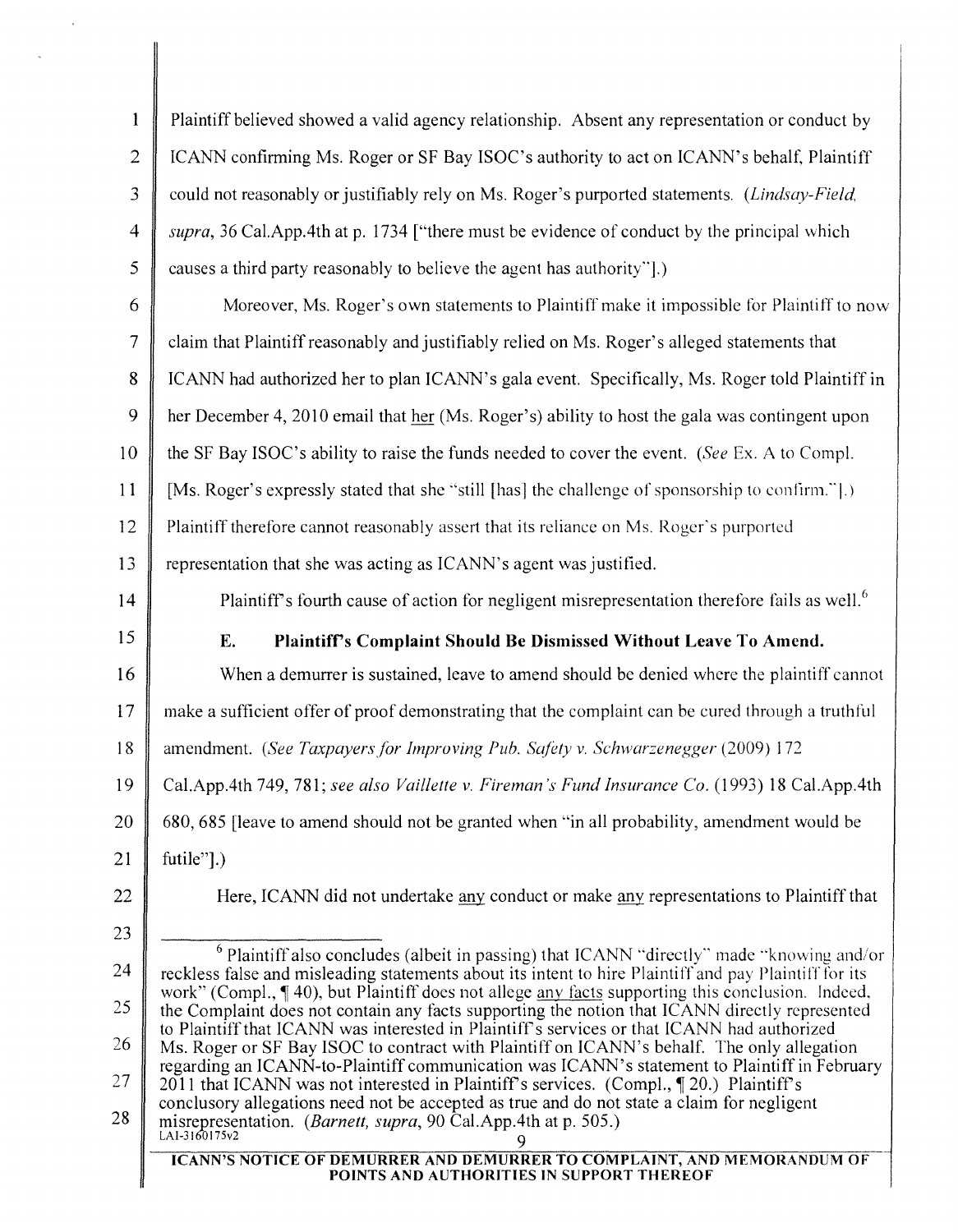| $\mathbf{1}$   | would reasonably cause Plaintiff to believe that ICANN had authorized Ms. Roger or SF Bay                                |                                                                                   |  |  |
|----------------|--------------------------------------------------------------------------------------------------------------------------|-----------------------------------------------------------------------------------|--|--|
| $\overline{2}$ | ISOC to contract on its behalf. As such, Plaintiff cannot plead any facts demonstrating the                              |                                                                                   |  |  |
| 3              | existence of an agency relationship, ostensible or otherwise, between ICANN and Ms. Roger or                             |                                                                                   |  |  |
| $\overline{4}$ | SF Bay ISOC. This is fatal to each of Plaintiff's claims and warrants dismissal with prejudice,                          |                                                                                   |  |  |
| 5              | without leave to amend.                                                                                                  |                                                                                   |  |  |
| 6              | <b>CONCLUSION</b><br>V.                                                                                                  |                                                                                   |  |  |
| $\overline{7}$ | Under no circumstances could Plaintiff state a claim for relief against ICANN.                                           |                                                                                   |  |  |
| 8              | Accordingly, Plaintiff's entire Complaint should be dismissed with prejudice.                                            |                                                                                   |  |  |
| 9              | Dated: March 16, 2012                                                                                                    | <b>JONES DAY</b>                                                                  |  |  |
| 10             |                                                                                                                          |                                                                                   |  |  |
| 11             |                                                                                                                          | Fate following<br>By:                                                             |  |  |
| 12             |                                                                                                                          |                                                                                   |  |  |
| 13             |                                                                                                                          | Attorneys for Defendant<br>INTERNET CORPORATION FOR<br>ASSIGNED NAMES AND NUMBERS |  |  |
| 14             |                                                                                                                          |                                                                                   |  |  |
| 15             |                                                                                                                          |                                                                                   |  |  |
| 16             |                                                                                                                          |                                                                                   |  |  |
| 17             |                                                                                                                          |                                                                                   |  |  |
| 18             |                                                                                                                          |                                                                                   |  |  |
| 19             |                                                                                                                          |                                                                                   |  |  |
| 20             |                                                                                                                          |                                                                                   |  |  |
| 21             |                                                                                                                          |                                                                                   |  |  |
| 22             |                                                                                                                          |                                                                                   |  |  |
| 23             |                                                                                                                          |                                                                                   |  |  |
| 24             |                                                                                                                          |                                                                                   |  |  |
| 25             |                                                                                                                          |                                                                                   |  |  |
| 26             |                                                                                                                          |                                                                                   |  |  |
| 27             |                                                                                                                          |                                                                                   |  |  |
| 28             | LAI-3160175v2                                                                                                            |                                                                                   |  |  |
|                |                                                                                                                          | 10                                                                                |  |  |
|                | <b>ICANN'S NOTICE OF DEMURRER AND DEMURRER TO COMPLAINT, AND MEMORANDUM OF POINTS AND AUTHORITIES IN SUPPORT THEREOF</b> |                                                                                   |  |  |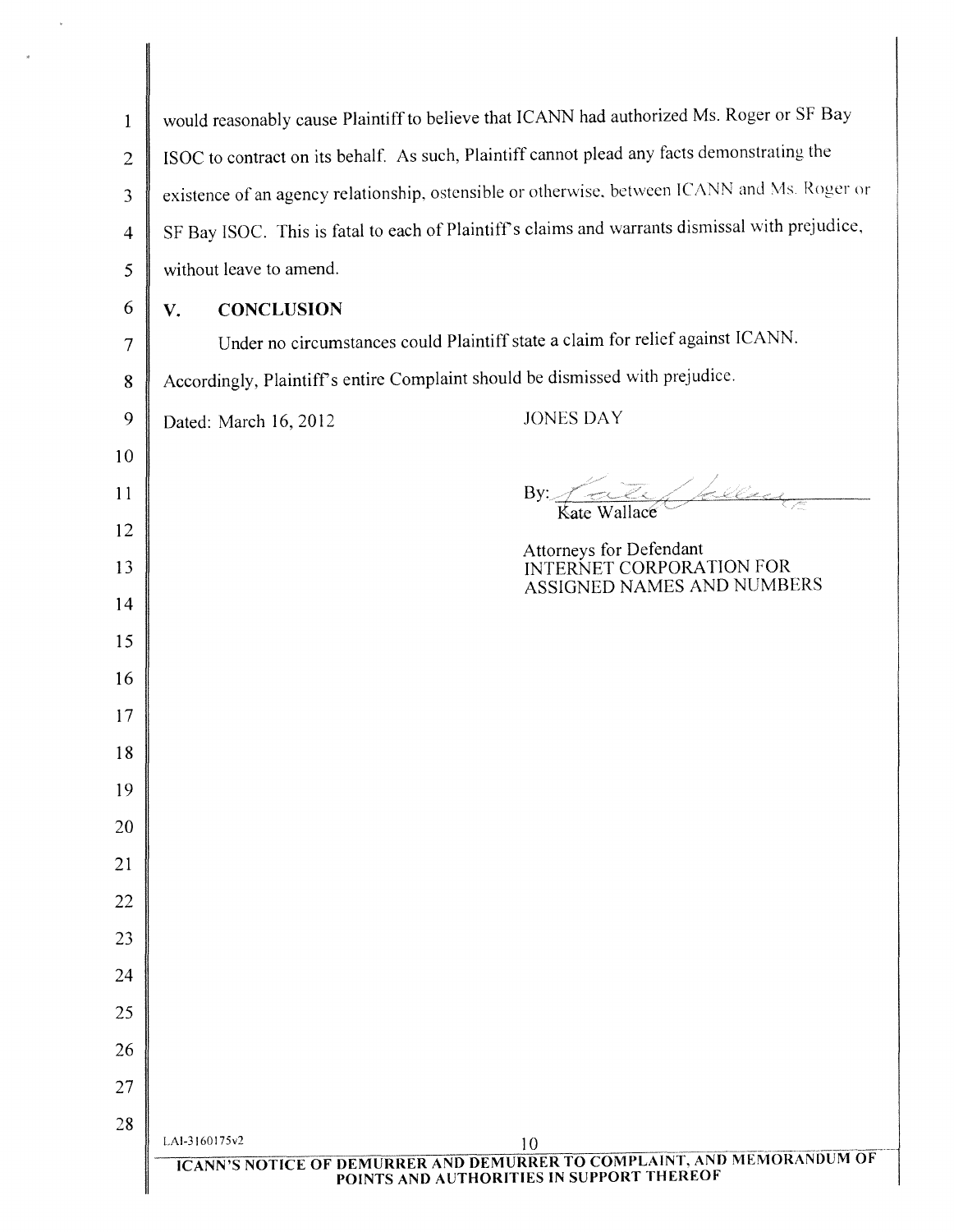

NATIONWIDE LEGAL LLC

PROOF OF DELIVERY

Sign: FILED CC301 Del Date: 3/16/12 Time: 13:00

Case Number: CGC12518251 Case Name: CORPORATE CONCEPTS/ Docs: INTERNET CORP NTC OF DEMURRER, PROP ORO FILE/CONFORM/RETURN

**To:**

Advance Fees: \$0410 Reference#: 172210665007 Requested By: JEANNIE JEW Control#: 3155904 Order Date: 3/16/12 Service Types: STANDARD FILE

p/u: JONES DAY 55 CALIFORNIA STREET SAN FRANCISCO CA 94104

Del: SAN FRANCISCO SUPERIOR COURTHOUSE 400 MCALLISTER STREET SAN FRANCISCO CA 94102